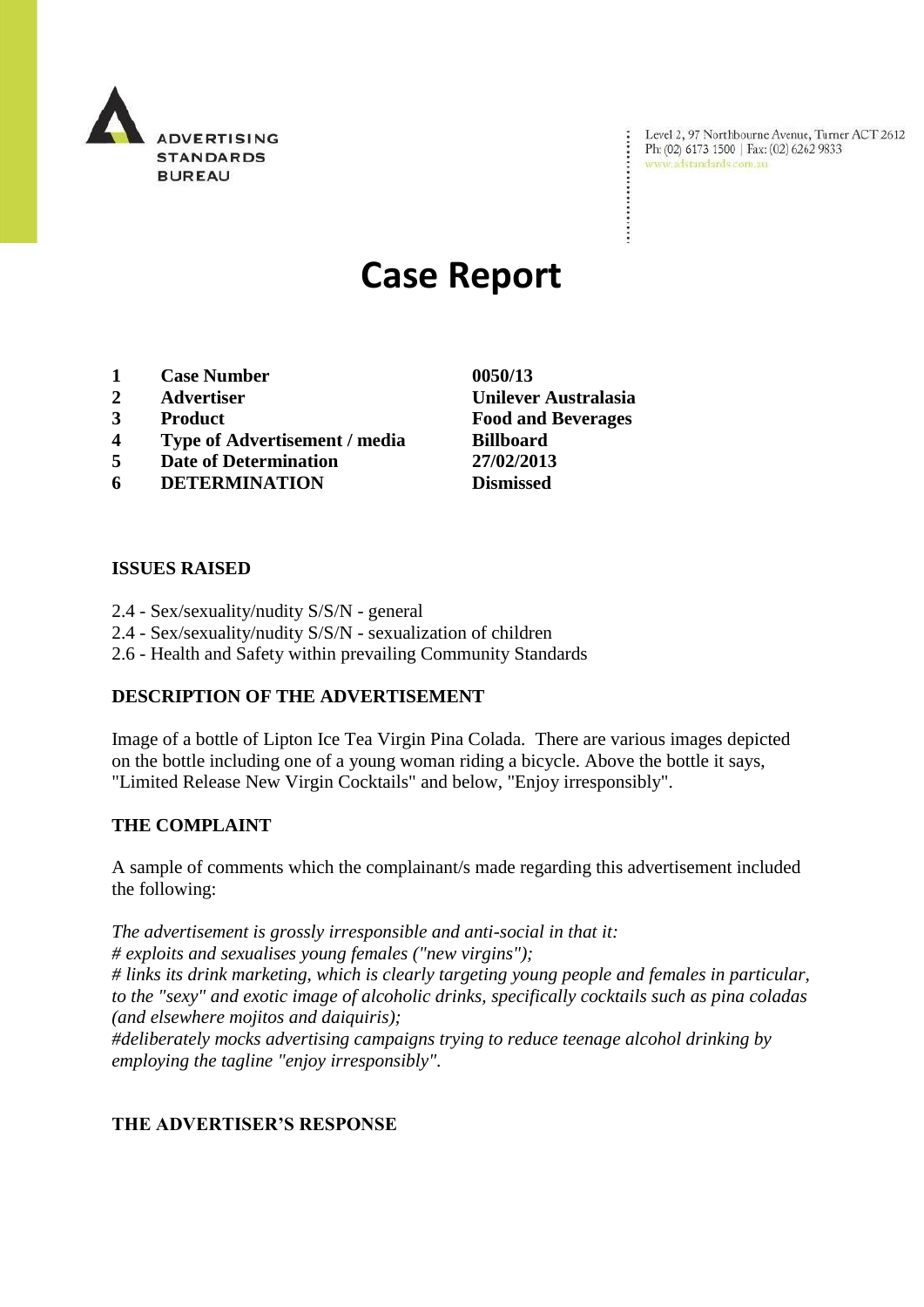Comments which the advertiser made in response to the complainant/s regarding this advertisement include the following:

## *The complaint*

*The complaint alleges that:*

 *• The advertisement exploits and sexualises young females;*

 *1. The advertisement makes links to alcoholic drink marketing and mocks alcohol safety messaging.*

*We now deal with each aspect of the complaint separately:*

## *Response to Complaint*

## *Sexualisation*

*The complainant appears to believe that the reference to "new virgins" "exploits and sexualises young females". Firstly, the term "new virgins" is never used in the advertisement, the relevant phrase used in the advertisement is "New Virgin Cocktails". The reference to "new" refers to the fact that the products are new to the Australian market. Secondly, the term "virgin cocktails" is a common term to describe a non-alcoholic version of a cocktail, also known as a mocktail. Unilever conducted research into the naming of the product and found that more consumers understood the concept of a "virgin cocktail" than a "mocktail". Google searches for the phrase "virgin cocktail" returns approximately 27,400 results mostly referring to recipes. "Virgin mojito" returns 79,500 results and "virgin pina colada" returns 61,000 results, the vast majority of which are recipes for these drinks. We note that in an episode of the popular television show "Big Bang Theory", the character known as Sheldon Cooper refers to a coca cola beverage as a "virgin cuba libre".*

*We regret that the complainant may have misunderstood the message and we note that the term "new virgins" (plural noun form) could have vastly different connotations and interpretations to the term "new virgin cocktails" (the word "virgin" used in adjectival form).*

*Further, the term "virgin" is not necessarily a sexualised term. The term is commonly used to refer to purity and unmixed substances, such as "extra virgin olive oil" and "virgin gold". In Australia, it is also used as a brand on a broad range of products including Virgin Australia airlines, Virgin Money, Virgin Active, and Virgin Mobile, none of which are considered sexualised.*

*Section 2.4 of the AANA Code of Ethics requires that "Advertising or Marketing Communications shall treat sex, sexuality and nudity with sensitivity to the relevant audience". The target market for Lipton Ice Tea Virgin Cocktails are adults aged 18 to 24. This particular advertisement is targeted at an adult audience at an inner city train station. We believe that the audience of this advertisement would interpret the phrase "virgin*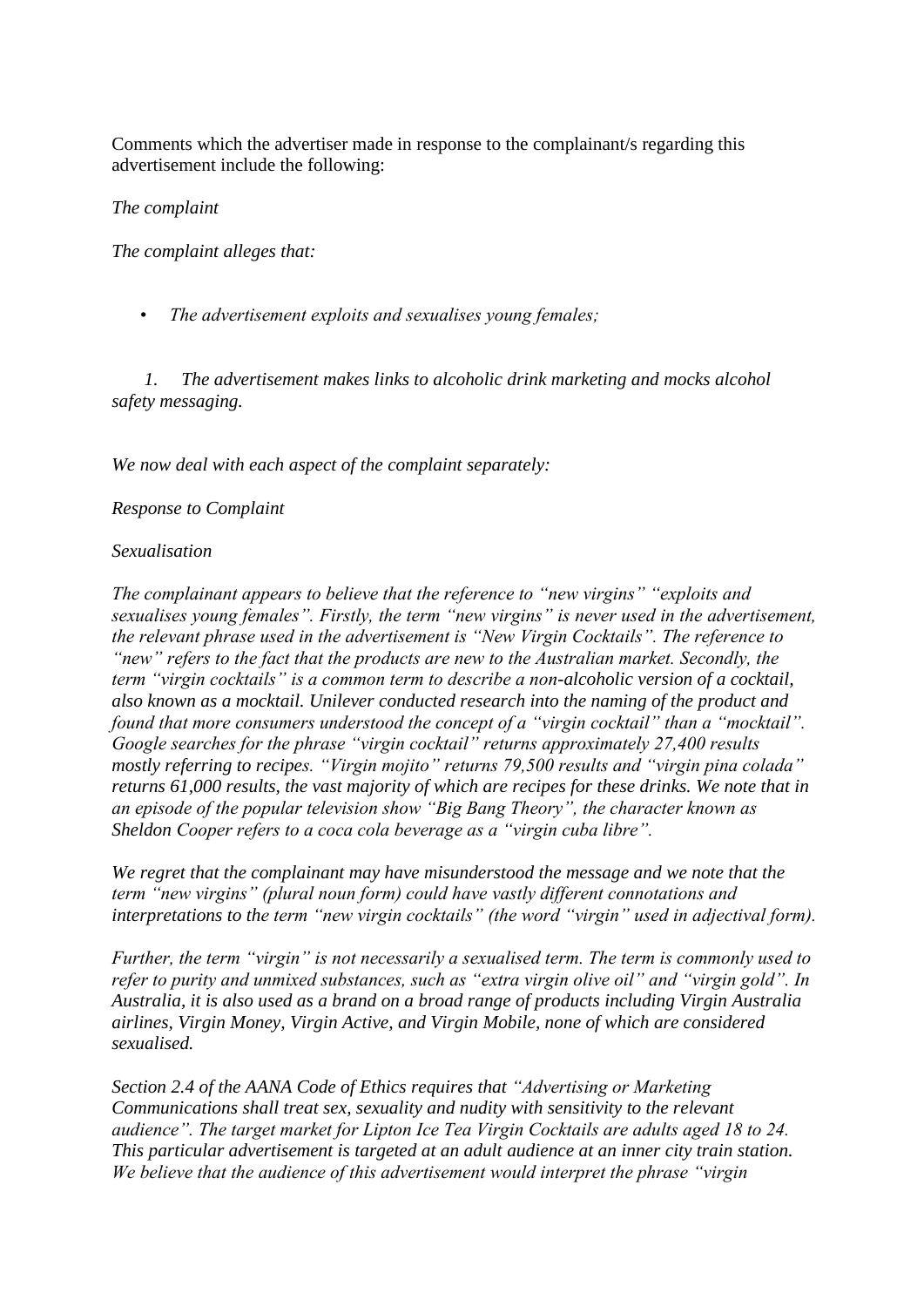*cocktails" as a reference to a non-alcoholic beverage and not a sexualised reference. We note that we have not received any other consumer complaints in relation to this advertisement being of a sexualised nature.*

## *Alcoholic references*

*It is important to note from the outset that the Lipton Ice Tea Virgin Cocktails range does not contain any alcohol.*

*As a non-alcoholic product, it is not subject to the same advertising restrictions as alcoholic beverages simply because consumption of this product does not expose consumers to the same types of risks associated with alcoholic beverages.*

*As mentioned above, the target audience for this product is both males and females aged 18 to 24. The advertisement prominently communicates that the product is an ice tea product and promotes itself as a pineapple and coconut flavoured ice tea product with no alcohol. The products are given cocktail names to offer a fun and responsible alternative to alcoholic beverages.*

*The advertisements were intended to reinforce the message that there is a fun alternative to alcohol. There was certainly no intention to mock the safety messaging used on alcoholic beverages and we do not believe that the tag line "enjoy irresponsibly" has this effect. On the contrary, we believe that promoting a non-alcoholic beverage such as Lipton Ice Tea as an option that can be enjoyed in a positive and carefree manner actually reinforces the need to consume alcohol in a safe and responsible manner. Unilever does not sell alcoholic beverages and has no motivation to promote alcoholic beverages. We are proud to be able to offer our consumers a safe and suitable alternative to alcohol.*

*Further, we note that contrary to the complainant's assertions, the phrase "enjoy responsibly" line is not part of "advertising campaigns trying to reduce teenage alcohol drinking". It is a statement used by one alcoholic beverage manufacturer as part of promoting alcoholic beverages for consumption. In fact it is a registered trade mark of Carlton United Breweries. In a recent study published in August 2012, the "enjoy responsibly" tagline appeared in only 11% of alcohol advertising and was specific to Fosters / CUB. Although the tagline is often linked to the alcohol awareness groups, it is not consistent with the warnings and logos used by alcohol awareness groups and is not endorsed by these groups. Unilever is fully supportive of the work done by alcohol awareness groups and was careful not to use variations of any their logos.*

## *Addition note relating to bicycle rider*

*In addition to the above, we note that the advertisement contains an image of a bike rider. The bike rider is not wearing a helmet.*

*Bicycle helmet rules in Australia are set out in the Australian Road Rules which are adopted by enabling legislation in each State and Territory. The Australian Road Rules apply to the use of vehicles (including bicycles) on roads and "road related areas".*

*A "road related area" is defined under Section 13 of the Australian Road Rules as:*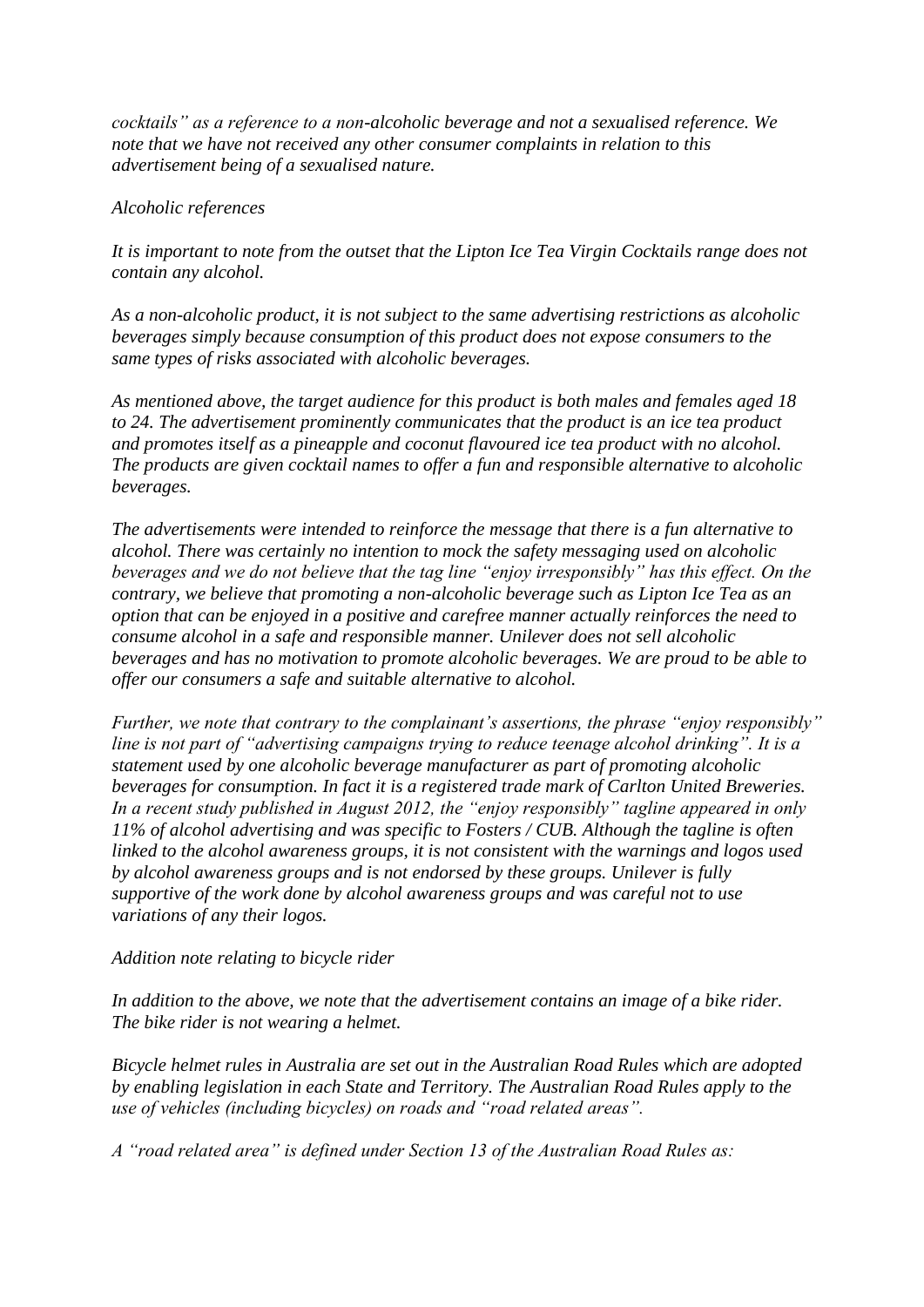- *(a) an area that divides a road;*
- *(b) a footpath or nature strip adjacent to a road;*

*(c) an area that is not a road and that is open to the public and designated for use by cyclists or animals;*

*(d) an area that is not a road and that is open to or used by the public for driving, riding or parking vehicles.*

*We believe that the cyclist is not depicted riding a bicycle on a road or a "road related area". The cyclist is shown in a bottle of ice tea with imagery consistent with the "underwater party" scenes used throughout the substantial advertising campaign for Lipton Ice Tea Virgin Cocktails.*

*We note that the complainant has not raised this concern and we have not received any consumer complaints with respect to the cyclist.*

*On the basis that the activity does not breach the Australian Road Rules and that no consumer complaints have been received on this aspect of the advertisement despite substantial public visibility, we believe that the depiction is not contrary to Prevailing Community Standards on health and safety.*

*Conclusion*

We are confident that the advertisement complies with all aspects of the AANA Code of *Ethics.*

*Please contact me should you require any further information.*

## **THE DETERMINATION**

The Advertising Standards Board ("Board") considered whether this advertisement breaches Section 2 of the Advertiser Code of Ethics (the "Code").

The Board noted the complainant"s concerns that the advertisement exploits and sexualises young females, encourages underage drinking and undermines responsible drinking messages.

The Board viewed the advertisement and noted the advertiser"s response.

The Board considered whether the advertisement was in breach of Section 2.4 of the Code. Section 2.4 of the Code states: "Advertising or Marketing Communications shall treat sex, sexuality and nudity with sensitivity to the relevant audience".

The Board noted that the advertisement features an image of a bottle of Lipton Ice Tea and the text, "New Virgin Cocktails….Enjoy irresponsibly"

The Board noted the complainant's concerns that the reference to "new virgins" is not appropriate and that the text actually reads, "New Virgin Cocktails". The Board noted that the